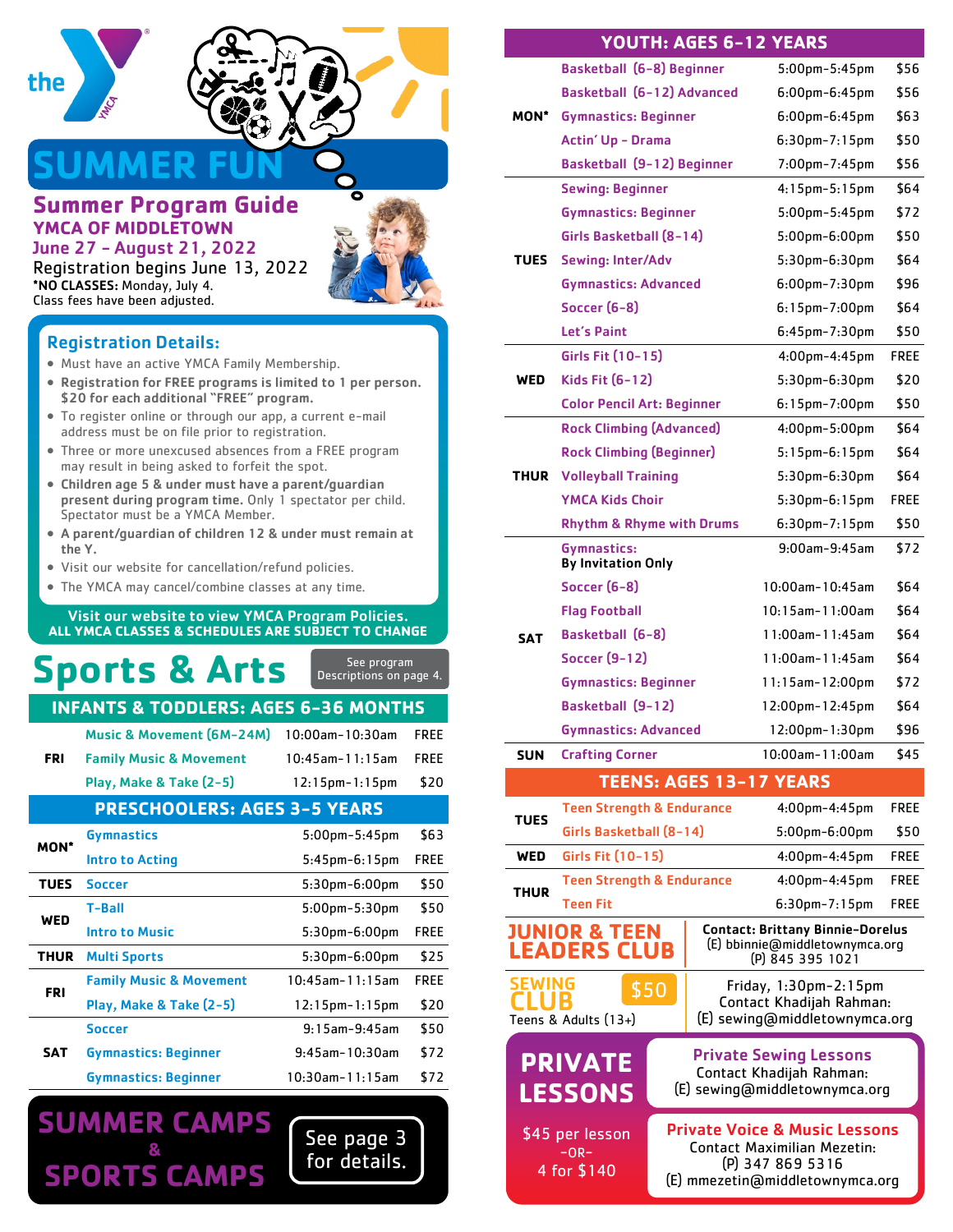# **Swimming Lessons**

NOTE: A minimum of 3 students per class is required to run each class. Levels may be combined in order to reach that minimum.

# CHOOSE LEVEL BY AGE & ABILITY

|             | Ages 6 Months-36 Months: Parent & Child (PC)<br>PC A -Water Discovery (6-18 Months)<br>PC B -Water Exploration (19-36 Months)<br>The youngster must be accompanied in the pool by an<br>adult on their same YMCA Family Membership account. |                                                            |      |
|-------------|---------------------------------------------------------------------------------------------------------------------------------------------------------------------------------------------------------------------------------------------|------------------------------------------------------------|------|
|             | PC A&B                                                                                                                                                                                                                                      | $9:15$ am- $9:45$ am                                       | \$20 |
| <b>SAT</b>  | PC A&B                                                                                                                                                                                                                                      | $9:45$ am-10:15am                                          | \$20 |
|             | PC A&B                                                                                                                                                                                                                                      | $10:15$ am- $10:45$ am                                     | \$20 |
| <b>SUN</b>  | PC A&B                                                                                                                                                                                                                                      | $9:30$ am-10:00am                                          | \$20 |
|             | PC A&B                                                                                                                                                                                                                                      | 10:00am-10:30am                                            | \$20 |
|             | Ages 3-5: Preschool Children (PS)<br>PS 1-Water Acclimation (Non-swimmer w/4 Bubble)<br>PS 2-Water Movement (Non-swimmer w/2 or 4 Bubble)<br>PS 3-Water Stamina ("Doggie Paddler" w/2 or No Bubble)                                         | PS 4-Stroke Introduction (Independent Swimmer - No Bubble) |      |
| MON*        | <b>PS 1,2</b>                                                                                                                                                                                                                               | $4:45$ pm $-5:15$ pm                                       | \$78 |
| <b>TUES</b> | <b>PS 1,2</b>                                                                                                                                                                                                                               | 4:00pm-4:30pm                                              | \$89 |
|             | <b>PS 1.2</b>                                                                                                                                                                                                                               | 4:00pm-4:30pm                                              | \$89 |
| <b>WED</b>  | <b>PS 1,2</b>                                                                                                                                                                                                                               | 4:30pm-5:00pm                                              | \$89 |
|             | PS 2,3,4                                                                                                                                                                                                                                    | $5:45$ pm- $6:15$ pm                                       | \$89 |
| <b>THUR</b> | <b>PS 1.2</b>                                                                                                                                                                                                                               | 4:00pm-4:30pm                                              | \$89 |
|             | <b>PS 1,2</b>                                                                                                                                                                                                                               | 4:30pm-5:00pm                                              | \$89 |
|             | <b>PS 1.2</b>                                                                                                                                                                                                                               | $9:15$ am- $9:45$ am                                       | \$89 |
| <b>SAT</b>  | <b>PS 1,2</b>                                                                                                                                                                                                                               | 9:45am-10:15am                                             | \$89 |
|             | <b>PS 2,3,4</b>                                                                                                                                                                                                                             | $10:15$ am- $10:45$ am                                     | \$89 |
| <b>SUN</b>  | <b>PS 1.2</b>                                                                                                                                                                                                                               | $9:30$ am-10:00am                                          | \$89 |
|             | PS 1,3,4                                                                                                                                                                                                                                    | $10:00$ am- $10:45$ am                                     | \$89 |



#### **BARRACUDAS SWIM TEAM**

AGES 6-18 Contact Amy Phelps for details: (P) 845 480 1626 (E) barracudas@middletownymca.org

**Note:** Swimmers must be able to swim at the PS4 or SA5/6 levels in order to tryout. Practices are held at the Minisink High School pool.

# **PRIVATE & SEMI-PRIVATE SWIM LESSONS**

Contact the Aquatics Office or visit our website for package pricing and scheduling options. Caylin Rosenblum (P) 845 956 1551 (E) cr@middletownymca.org

# **AMERICAN RED CROSS LIFEGUARD TRAINING & CPR COURSES** Visit our website or stop by the front desk

for details on classes available at our Middletown and Monroe locations.

|     | Ages 6-12: School Aged Children (SA)<br><b>SA 1-Water Acclimation (Non-Swimmer)</b><br><b>SA 2-Water Movement ("Doggie Paddler")</b><br><b>SA 3-Water Stamina (Deep Water Swimmer)</b><br><b>SA 4-Stroke Introduction</b><br><b>SA 5-Stroke Development=Barracudas in Training (BIT)</b><br><b>SA 6-Stroke Mechanics=Barracudas in Training (BIT)</b><br><b>BIT</b> is a non-competitive training program that meets twice a<br>week to build endurance and improve stroke technique.<br>There is no commitment to the swim team in BIT but<br>swimmers will be encouraged to join the YMCA Barracudas<br>when ready. |                      |       |
|-----|-----------------------------------------------------------------------------------------------------------------------------------------------------------------------------------------------------------------------------------------------------------------------------------------------------------------------------------------------------------------------------------------------------------------------------------------------------------------------------------------------------------------------------------------------------------------------------------------------------------------------|----------------------|-------|
| M&W | <b>SA 5,6=Barracudas In Training</b>                                                                                                                                                                                                                                                                                                                                                                                                                                                                                                                                                                                  | $4:15$ pm $-5:15$ pm | \$124 |
|     |                                                                                                                                                                                                                                                                                                                                                                                                                                                                                                                                                                                                                       |                      |       |

| <b>M&amp;W*</b> |                                      |                       |       |
|-----------------|--------------------------------------|-----------------------|-------|
|                 | <b>SA 5.6=Barracudas In Training</b> | $5:15$ pm- $6:15$ pm  | \$124 |
| <b>MON*</b>     | SA 1,2                               | $4:00$ pm- $4:45$ pm  | \$78  |
|                 | <b>SA 2,3</b>                        | $5:15$ pm- $6:00$ pm  | \$78  |
| <b>TUES</b>     | <b>SA 1.2</b>                        | $4:30$ pm- $5:15$ pm  | \$89  |
|                 | <b>SA 3.4</b>                        | $5:15$ pm- $6:00$ pm  | \$89  |
| WED             | <b>SA 1.2</b>                        | $5:00$ pm- $5:45$ pm  | \$89  |
| <b>THUR</b>     | <b>SA 3.4</b>                        | $5:00$ pm- $5:45$ pm  | \$89  |
|                 | SA 1,2,3                             | 11:00am-11:45am       | \$89  |
| SAT             | SA 1,2,3                             | 11:45am-12:30pm       | \$89  |
|                 | SA 2,3,4                             | $12:30$ pm- $1:15$ pm | \$89  |
| SUN             | SA 1,2,3                             | $10:30$ am-11:15am    | \$89  |
|                 | SA 3.4                               | 11:15am-12:00pm       | \$89  |
|                 |                                      |                       |       |

| Ages 13+: Teens (13-17) & Adults (18+)                      |
|-------------------------------------------------------------|
| (T=Teens Only, A=Adults Only, T/A=Teens & Adults combined)  |
| T/A 1-Beginner                                              |
| T/A 2-Intermediate                                          |
| <b>T/A 3</b> —Advanced                                      |
| T 4-6— Jr. Masters meet twice a week to help teens build    |
| endurance and learn the stroke techniques needed to take    |
| a lifequarding class, tryout for a swim team, or just enjoy |
| swimming for fitness. CALL FOR SCHEDULE.                    |
| A 4-6—Masters-See details in the orange bubble below.       |

| <b>THUR</b> T/A 1,2,3 | 5:45pm-6:30pm \$89      |  |
|-----------------------|-------------------------|--|
| SUN T/A 1             | $11:15$ am-12:00pm \$89 |  |

#### Masters Swim Program Age 18+

**Practice Schedule:**  Tuesday, 5:30am-6:30am Thursday, 5:30am-6:30am Saturday, 7:00am-8:00am **TO REGISTER CONTACT:** Melissa Gillespie

(E) mag@middletownymca.org

(P) 845 395 1016

| <b>MONTHLY RATES</b> |      |
|----------------------|------|
| 1x Per Week          | \$40 |
| <b>2x Per Week</b>   | \$50 |
| <b>3x Per Week</b>   | \$60 |

### **-NOW HIRING-LIFEGUARDS & SWIM INSTRUCTORS**

------------------

The YMCA is currently hiring lifeguards for indoor pools at our Middletown and Monroe locations, outdoor pools at camps in Walden and the Town of Thompson, and the waterfront at Camp Discovery in Harriman State Park. **TO APPLY:**

Email middletownaquatics@middletownymca.org or stop by the Y.

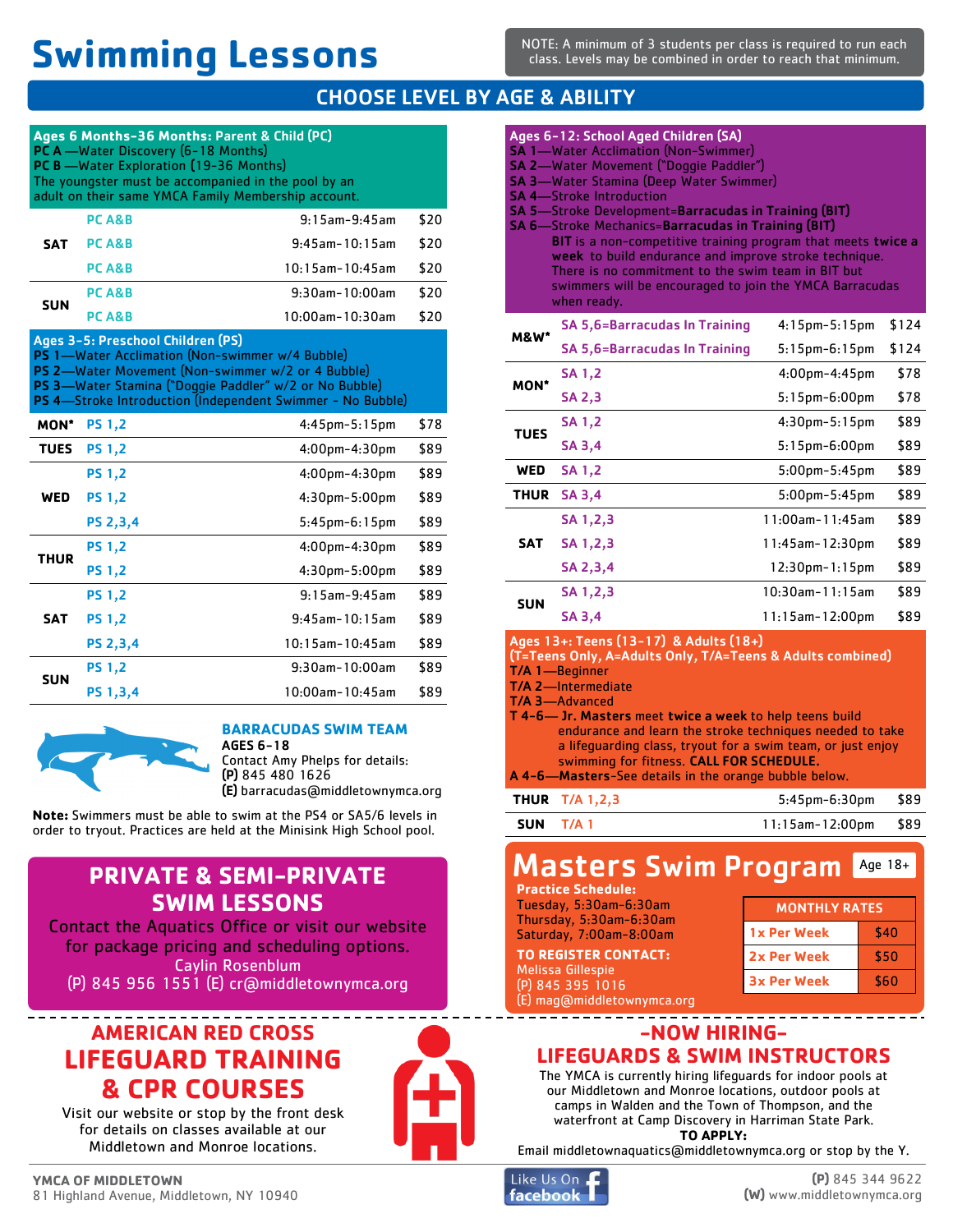# **-SPORTS CAMPS-**

| <b>Flag Football Camp</b><br><b>Ages 8-16</b> | <b>Volleyball Camp</b><br><b>Ages 8-16</b> |
|-----------------------------------------------|--------------------------------------------|
| July 11-15<br>9am-2pm                         | August 8-12<br>9am-2pm                     |
| YMCA Member: \$150<br>Non-Member: \$200       | YMCA Member: \$150<br>Non-Member: \$200    |
|                                               |                                            |
|                                               |                                            |
| <b>Basketball Camp</b>                        | <b>Gymnastics Camp</b>                     |
| <b>Ages 8-16</b>                              | Ages 6-16                                  |
| <b>August 22-26</b>                           |                                            |
| 9am-2pm                                       | August 27 & 28<br>9am-2pm                  |
| YMCA Member: \$150                            | YMCA Member: \$200                         |

Visit the Y for more details. **REGISTER ONLINE OR AT THE** 

# **MAKING BIRTHDAY CELEBRATIONS SPECTACULAR**

#### **POOL PARTY** Make your next

party a splash in our **POOL**.

# **SPORTS PARTY**

Make your next party a big hit with fun and games lead by one of our sports instructors in the Lyons Den.

Saturday 2:30pm - 4:30pm Sunday 1:30pm - 3:30pm

# **CONTACT:**

Christine Dirks (P) 845 956 1549 (E) cdirks@middletownymca.org (E) kdorelus@middletownymca.org



**CONTACT:**

#### YMCA Member Fee: \$275 / Non-Member Fee: \$375

- Parties should be booked at least 2 weeks in advance and are subject to availability.
- Fee includes 15 guests, NOT including the guest of honor.
- Parties may be hosted for more than one guest of honor for a fee of \$20.
- Additional guests may be included at a fee of \$5/guest to be paid on the day of the party.
- A non-refundable \$50 deposit is required to reserve a date.
- All parties must be paid in full before the party date.

# **DON'T WAIT—RESERVE A PARTY DATE TODAY!**

# YMCA Building Blocks - 2 Year Olds First Step Preschool - 3 & 4 Year Olds **THE CENTER FOR YOUTH PROGRAMS**

6 Liberty Street, Middletown, NY

Visit our website for details.

#### Contact:

Sue Cummings (P) 845 395 1025 (E) scummings@middletownymca.org



### **middletownymca.org/preschool**

# **IT'S NEVER TOO SOON TO THINK ABOUT SUMMER**

#### **Camp Funshine**

The Center For Youth Programs keeps campers close to home but let's imaginations run wild. Contact: Sherri Tironi (P) 845 956 1546 (E) stironi@middletownymca.org Contact: Sue Cummings (P) 845 395 1025 (E) scummings@middletownymca.org 

#### **Summer Squad**

The YMCA of Middletown is the place to be this summer for campers looking for endless fun. Contact: Krystal Cable (P) 845 395 1005 (E) kcable@middletownymca.org

#### **Camp Discovery**

Beautiful Harriman State Park is the perfect camp for nature lovers. Limited bussing is available. Contact: Irene Rumsey (P) 845 956 1493 (C) 914 443 1976

(E) discoveryymcacamp@yahoo.com

#### **Camp Wee Discover**

Spend the summer at the South Orange Family YMCA learning, growing and playing each and every day. Contact: Felice Cicchesi

(P) 845 39501013 (E) fc@middletownymca.org 

#### **Camp Robbins**

Escape to the great outdoors in Walden where plenty of adventures await. Limited bussing is available. Contact: Josh Horner

#### (P) 845 956 1519 (C) 845 346 6280 (E) jhorner@middletownymca.org



The YMCA's before and after school program is offered in twelve school districts throughout Orange County and is licensed by the Office of Children and Family Services. Our well trained staff are fingerprinted and must undergo a background check prior to employment. While having fun in a safe, nurturing, and supervised environment, children choose from a variety of activities to suit their own individual needs and interests.

**CHESTER CORNWALL FLORIDA GOSHEN**

**MIDDLETOWN MINISINK MONROE-WOODBURY PINE BUSH**

**PORT JERVIS VALLEY CENTRAL WALLKILL WASHINGTONVILLE**

**REGISTRATION IS OPEN FOR THE 2022-2023 SCHOOL YEAR!**

**SPECIAL YMCA FAMILY ADVANTAGE MEMBERSHIP AVAILABLE FOR CLUB KID FAMILIES.**

# **www.middletownymca.org/clubkid**